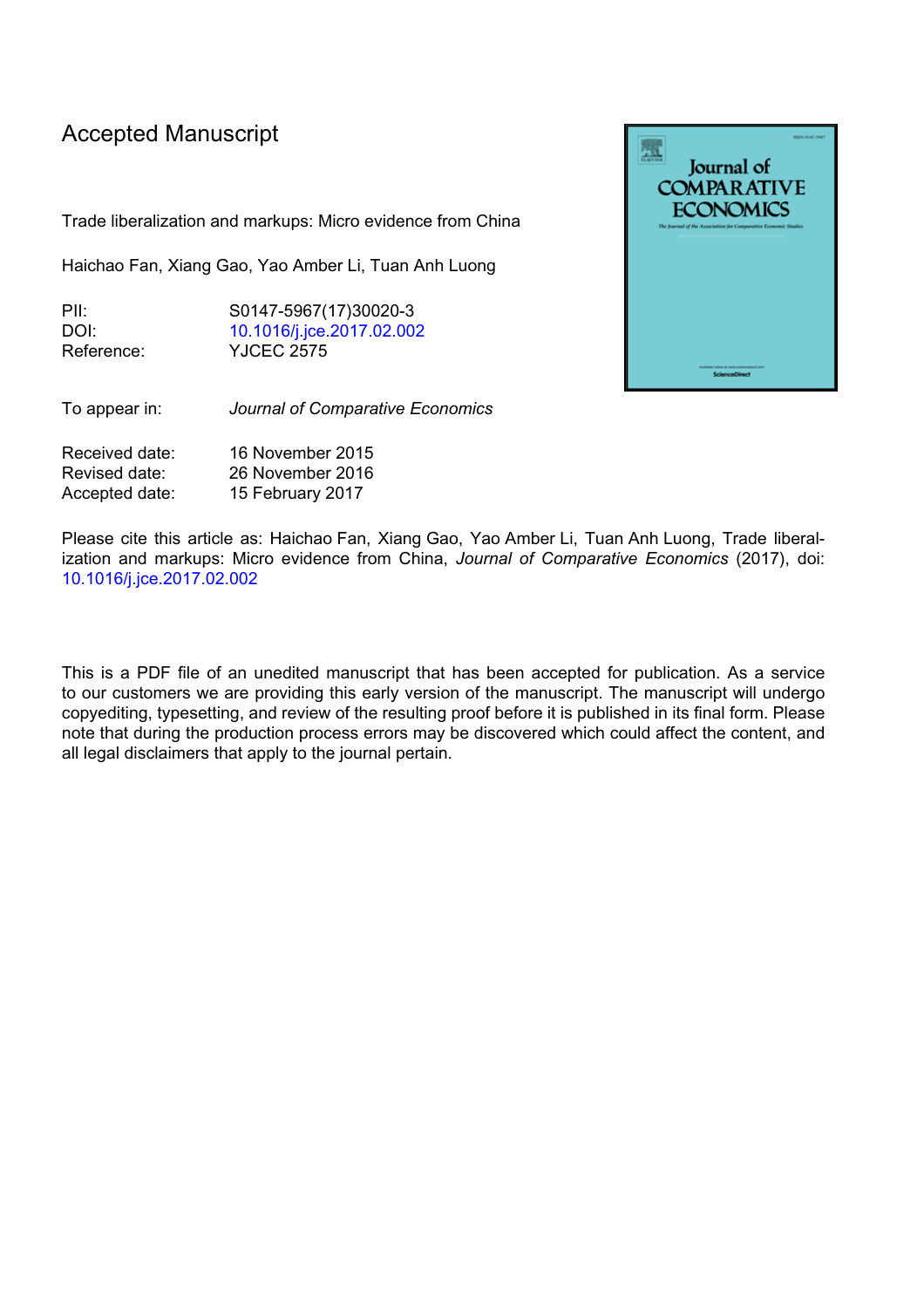## Highlights

- We study the impact of China's input-tariff cuts on markup adjustments.
- An input-tariff reduction induces firms to raise their product markups.
- The effect of markup increase is stronger for firms with higher import dependence.
- This effect is absent in a placebo sample of processing trade firms.
- It is robust to various markup and tariff measures as well as estimation methods.

. It is robust to various markup and tariff measures as well as estimation prethoso